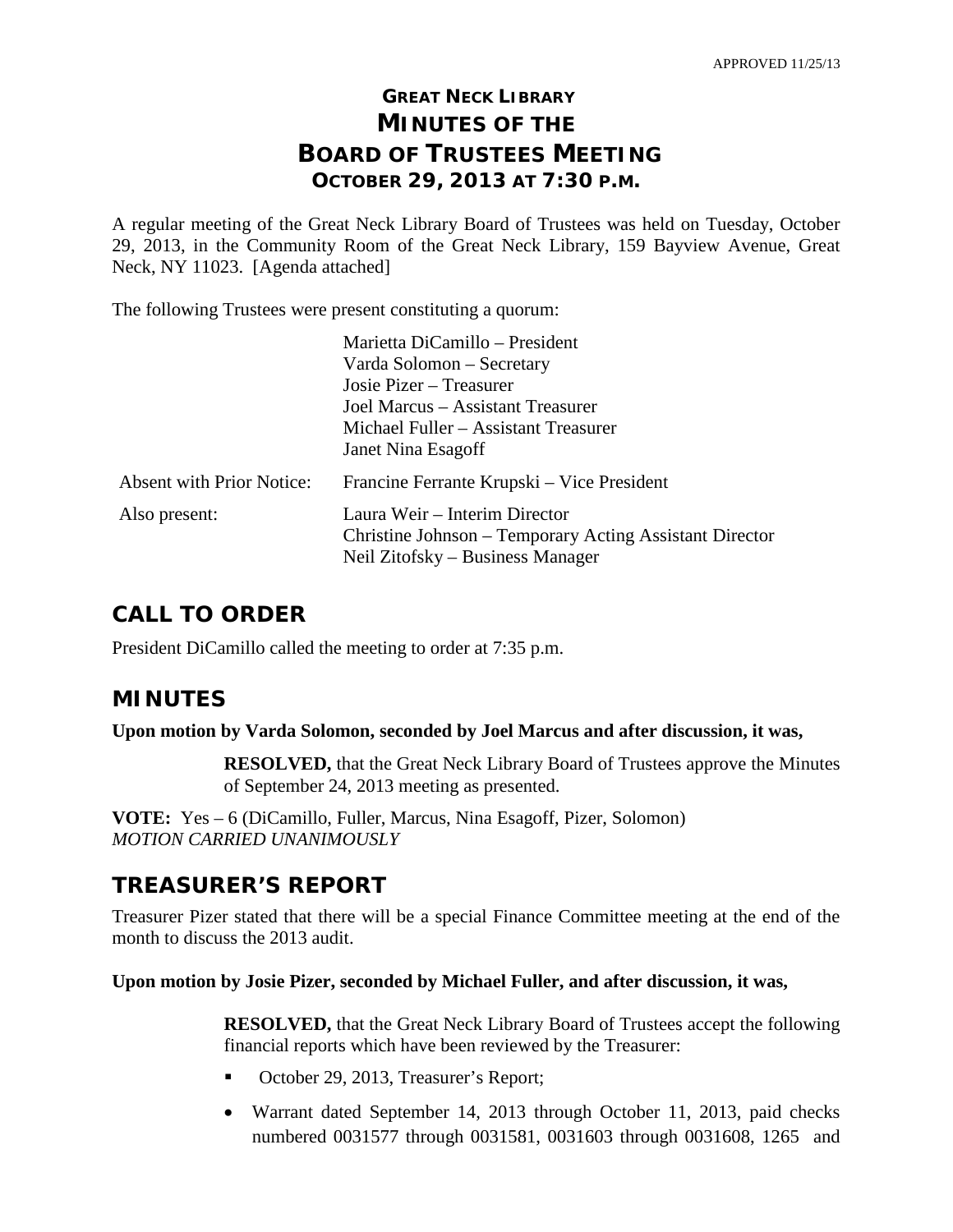47235 through 47252, and To-Be-Paid Checks numbered 47253 through 47349, the sums set against their respective names, amounting in the aggregate to \$316,346.70;

\_\_\_\_\_\_\_\_\_\_\_\_\_\_\_\_\_\_\_\_\_\_\_\_\_\_\_\_\_\_\_\_\_\_\_\_\_\_\_\_\_\_\_\_\_\_\_\_\_\_\_\_\_\_\_\_\_\_\_

**Payroll Warrants for pay dates September 5, 2013, and September 19, 2013,** and which have been reviewed by the Treasurer, in the amounts of \$148,924.95 and \$150,957.33 respectively, for a total of \$299,882.28.

**VOTE:** Yes – 6 (DiCamillo, Fuller, Marcus, Nina Esagoff, Pizer, Solomon) *MOTION CARRIED UNANIMOUSLY*

# **PAYROLL CHANGES**

### **Upon motion by Josie Pizer, seconded by Varda Solomon, and after discussion, it was,**

**RESOLVED,** that the Great Neck Library Board of Trustees accept the Payroll Changes of September 14, 2013 through October 11, 2013, as presented, and which have been reviewed by the Finance Committee.

**VOTE:** Yes – 6 (DiCamillo, Fuller, Marcus, Nina Esagoff, Pizer, Solomon) *MOTION CARRIED UNANIMOUSLY*

# **AMENDMENTS TO THE AGENDA**

Two items were removed from tonight's agenda: Calgi Contract under Old Business, which is still in the process of being reviewed by the attorney and will require input from the Board, the Building Advisory Committee and staff. The second item is the Audit Engagement under New Business, which requires further discussion by the Finance Committee.

# **REPORTS**

# **Branch Committee**

Committee Chair Fuller reported that the weeding of the collection at the branches to make room for when Main will be closed is ongoing. He asked that attendance for programs be added in the branch reports to the Board in the future.

Trustee Fuller inquired about the estimates for the carpeting at Parkville to which the Interim Director replied that they are being worked on. One company said we needed to choose the carpeting before it could provide a quote. Trustee Pizer suggested that pricing be obtained on different carpet grading. She asked that the estimates be ready for the Finance Committee meeting in two weeks.

There was a problem accessing the bookdrop when the Station Branch was closed. Arrangements were made with the landlord and the lobby is now being opened earlier in the morning and patrons have been dropping off their library materials during that time.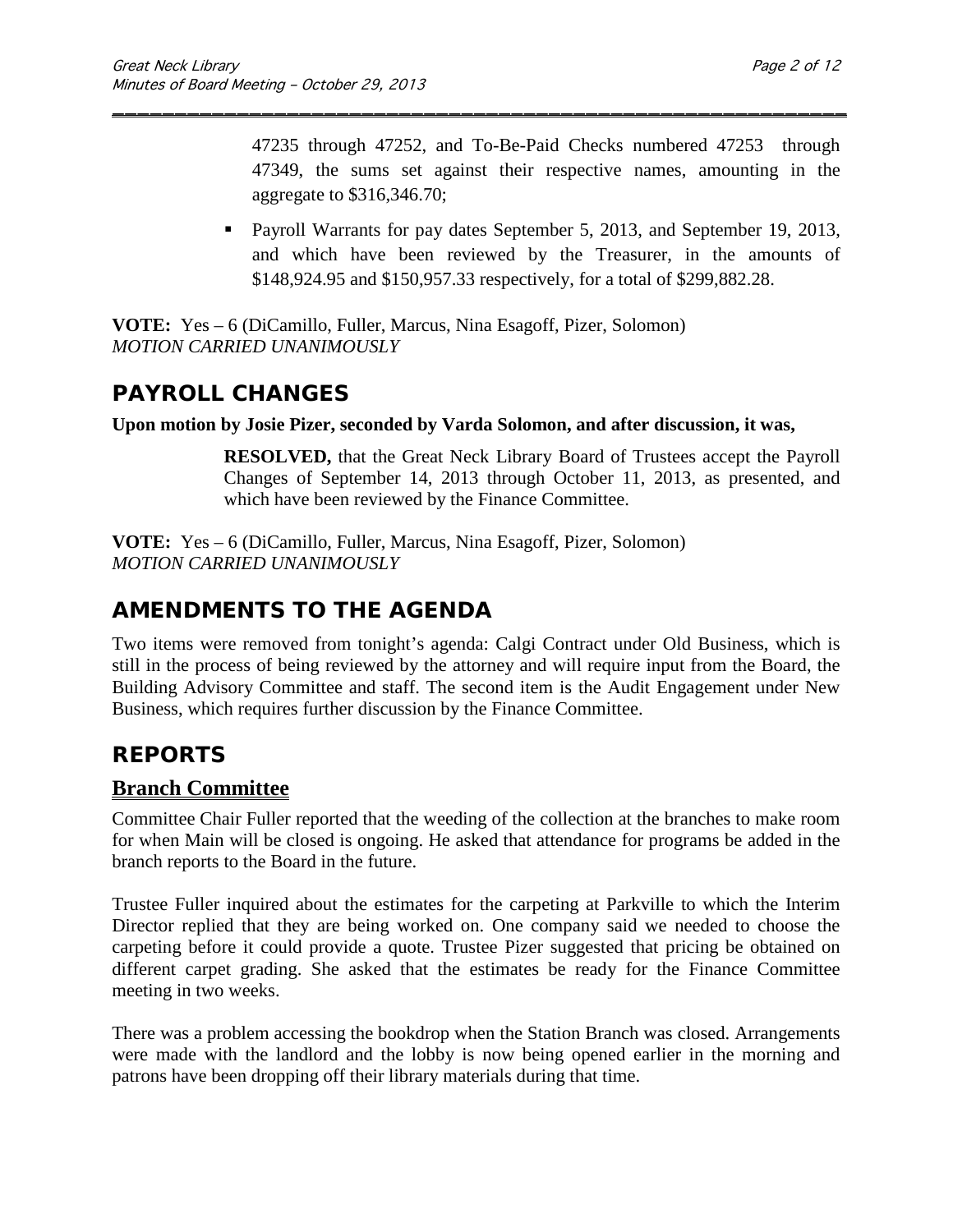Trustee Marcus inquired about wheelchair accessibility at the Station Branch. The Interim Director stated that she had a call from the Town of North Hempstead regarding a lady who was concerned about wheelchair accessibility to the Station Branch. The lady was given the direct telephone number of the Station Branch for her to call from her cell phone and someone would come down and open the door. Trustee Fuller asked for the matter to be discussed with the landlord and whether some of the grant money could be used for this purpose. Trustee Nina Esagoff explained that if improvements are made to a property that the Library does not own, there are liability issues involved.

\_\_\_\_\_\_\_\_\_\_\_\_\_\_\_\_\_\_\_\_\_\_\_\_\_\_\_\_\_\_\_\_\_\_\_\_\_\_\_\_\_\_\_\_\_\_\_\_\_\_\_\_\_\_\_\_\_\_\_

The Village of Great Neck Plaza's Building Department has already said that the doors are ADA compliant, and within the code and there is no violation although not wheelchair accessible.

Trustee Solomon stated that if the lady in the wheelchair is willing to write a letter to the Library Board, it could be taken to the Village and/or the landlord to reinforce the need to install automatic door openers for those confined to wheelchairs. The Board will continue to pursue the issue of wheelchair accessibility again with the Village.

Trustee Nina Esagoff suggested that the Board make an appearance at the Great Neck Plaza Village meeting and bring it up on their agenda for discussion. The Board President suggested the Minutes be reviewed to see what the past process is up to this point so as not to repeat what was already done.

Trustee Marcus brought out that the other branches have the same situation – no automatic door opener. President DiCamillo suggested that the School District, which has been very cooperative in making the entrance doors to the Parkville Branch wheelchair accessible, should be approached.

### *Public Comment: Karen Rubin*.

# **Building Advisory Committee (BAC)**

President DiCamillo, Chair of the Committee, reported that the BAC will be meeting this Thursday at 7:30 p.m. at the Main Library and all are welcome to attend. The committee has been busy doing outreach programs and making presentations at Village meetings. There was a mix up in dates for the presentation at the Village of Lake Success. This has since been rectified and the Library will be making a presentation on November 12. Tomorrow night's presentation will be at the GNVOA meeting. There will also be a presentation at Temple Beth El on November 10<sup>th</sup>.

### *Public Comment: Karen Rubin*

### **Outreach**

Trustee Pizer added that for a small committee, they did a tremendous amount of work in preparing the 12 bookmarks. She expressed special thanks to Christine Johnson, Joel Marcus, Francine Ferrante Krupski Amy Levinson, Mike Currie and Marianna Wohlgemuth. The information is being distributed at all library locations and published in the local papers as well as fliers are everywhere. President DiCamillo endorsed this and she offered kudos to all on the committee.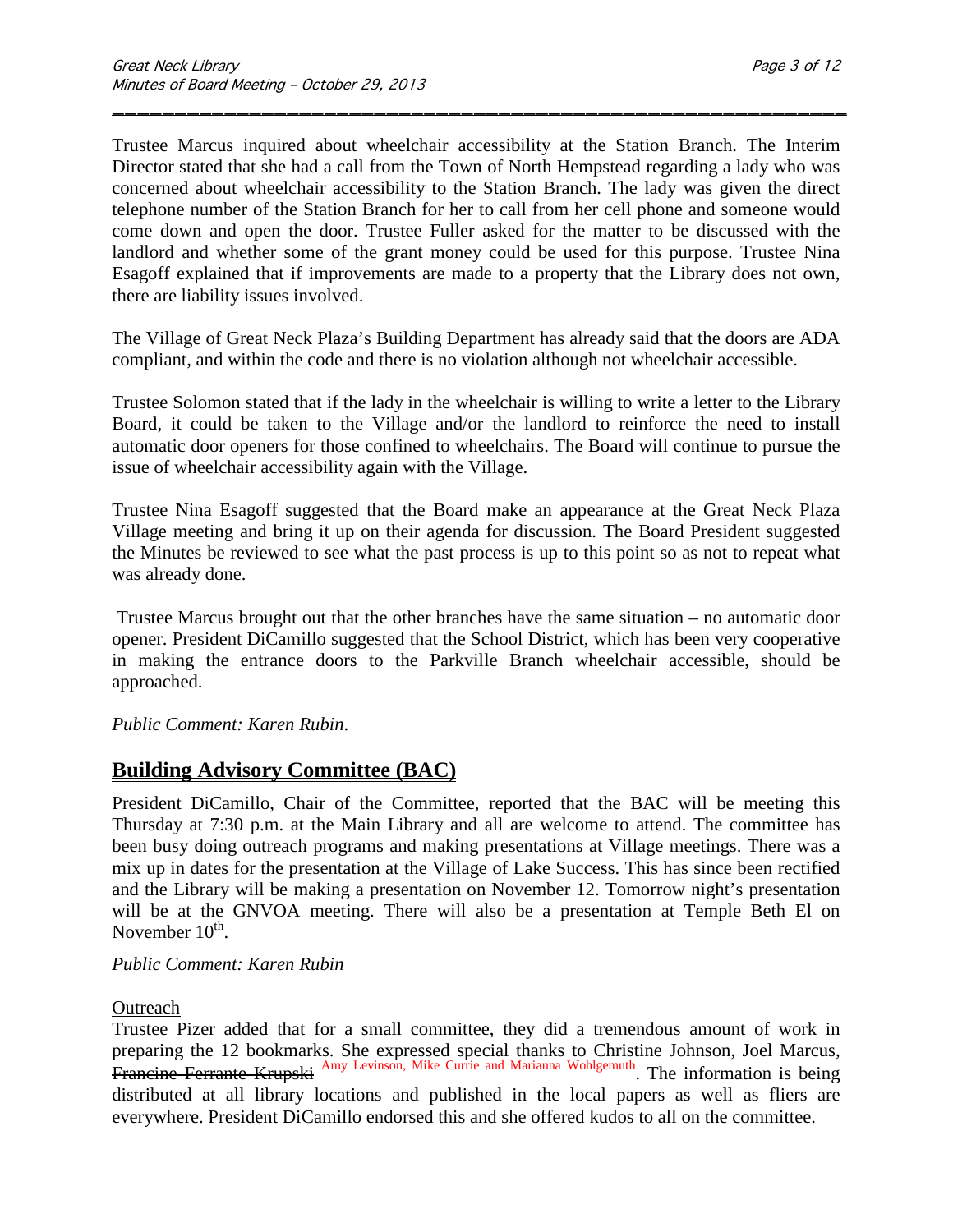Trustee Fuller is somewhat concerned about some of the negative views of people in the community who are not informed of what is going on, and he is unsure how to reach that sector of the community. President DiCamillo asked if it would help to go out collectively and ring doorbells. Trustee Fuller proposed an informational meeting at the Mashadi Synagogue on Steamboat Road. The Tehrani Synagogue should also be contacted to set up a date for a presentation. Trustee Fuller promised to see what he could do.

\_\_\_\_\_\_\_\_\_\_\_\_\_\_\_\_\_\_\_\_\_\_\_\_\_\_\_\_\_\_\_\_\_\_\_\_\_\_\_\_\_\_\_\_\_\_\_\_\_\_\_\_\_\_\_\_\_\_\_

### Relocation

Trustee Marcus also reported that Levels has been working with the schools and is making a positive inroad with them.

### Fundraising

President DiCamillo reported that the committee met for the first time and another meeting is set for next week. Trustee Fuller added that the committee has a couple of people in mind who are professional fundraisers, and they will be reaching out to them for guidance on how to structure the campaign, and what type of level of giving makes sense.

President DiCamillo stated that she would like to use signs and banners for the overhead pass like the ones used to publicize the public community meetings. Trustee Fuller asked if it is possible to get a banner similar to one used for the Auto Fest that goes across Middle Neck Road as it is more effective. [See New Business on page 12 for resolution]

President DiCamillo also proposed having an additional public community meeting prior to the referendum either on the Saturday or Sunday at the Main Library. Trustee Fuller wanted to secure a date with the Mashadi Synagogue before scheduling one at the Main Library. If that does not work, then one could be scheduled at the Main Library for November 17. Trustee Nina Esagoff offered some suggestions on how to approach this and she will try to arrange a meeting between the Mashadi leadership and the Library.

Also on November 17, there will be a music program at the Main Library. The consensus was to do a five-minute speech on the referendum and distribute fliers listing the location and time of the vote as well as what the issue is to those attending the program. Mr. Zitofsky proposed the setting up of a table in the lobby manned by members of the BAC to answer questions during the intermission. Cookies will also be provided. Trustee Solomon suggested that not only for the music program but for any program at the Library for the next two weeks a five-minute presentation should be given.

President DiCamillo asked the Board to consider inviting architect Russell Davidson to do a formal presentation at Temple Beth-El in view of all the publicity done by the temple which is really appreciated. Trustee Fuller asked if any consideration was given to inviting any of the local council members and elected officials to this presentation to which he was told it was a good idea.

#### *Public Comment: Karen Rubin, Maxine Marcus*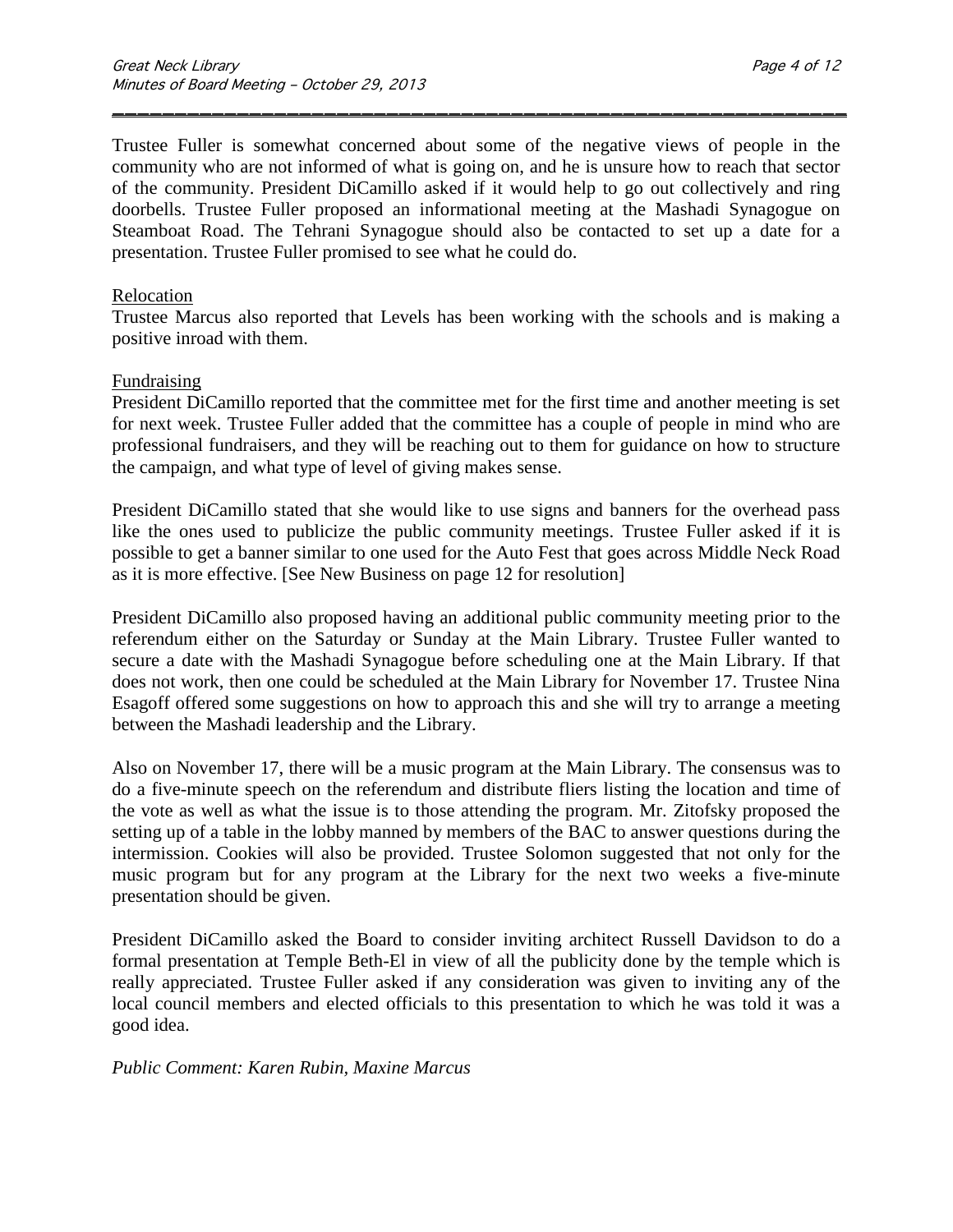# **Grants**

The Interim Director reported on this. [See Interim Director's Report on page 8].

# **Director Search Committee**

The Interim Director stated that she and the Interim Assistant Director had planned on coming up with a list of people and to draft a letter to be sent to those in the Long Island library community.

\_\_\_\_\_\_\_\_\_\_\_\_\_\_\_\_\_\_\_\_\_\_\_\_\_\_\_\_\_\_\_\_\_\_\_\_\_\_\_\_\_\_\_\_\_\_\_\_\_\_\_\_\_\_\_\_\_\_\_

The chair of the committee was absent, so in her stead President DiCamillo reported that several applications were received in response to the second round of advertisement but the applicants are either too far away or without the experience needed for the Great Neck Library. She believes that once the referendum is successful, the Building program will attract much attention and will bring in the type of personnel we are looking for. It is not critical at the moment, and we are functioning very well. The staff currently in positions of management and leadership is doing a very fine job and the Board is very receptive in giving whatever assistance they can and help out where needed.

### *Public Comment: Karen Rubin*

# **Long Range Planning Committee**

Nothing to report.

# **Policy & Bylaws Committee**

President DiCamillo stated that there are three items – dress code, email and rules and regulations for use of the Library – that will be struck from the agenda as they require review by the Library's attorney.

Trustee Marcus, chair of this committee, reported that there was concern at the Relocation Committee meeting that the branches will experience a great influx of new people and they wanted to make sure that Great Neck residents are not overwhelmed by non residents. So the Policy Committee has to work on a policy for use of computers.

## **Secretary**

Trustee Solomon reported on the results of the Library Election which took place yesterday. Marietta DiCamillo was re-elected to the Board with 100 votes and Michael Fuller with 110 votes. Michael Katz was elected to the Nominating Committee with 112 votes.

## **Staff Reports**

The Trustees were asked to direct any questions they may have concerning the staff reports to the Interim Director*.* 

# **Acting Assistant Director**

Text of written report as submitted by Christine Johnson: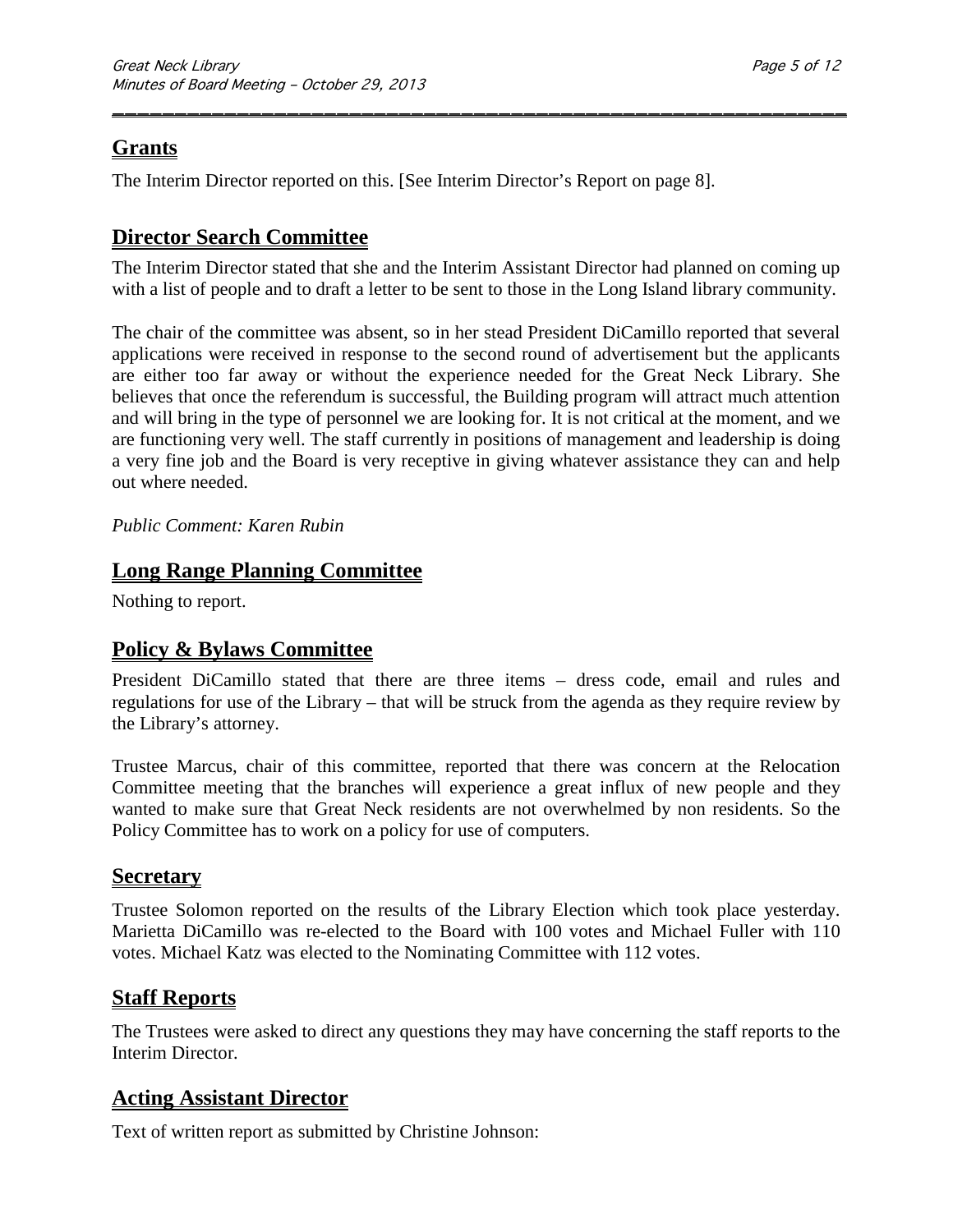My first seven weeks as Interim Assistant Director has mostly consisted of Weeding, Meeting, Writing and Counting.

\_\_\_\_\_\_\_\_\_\_\_\_\_\_\_\_\_\_\_\_\_\_\_\_\_\_\_\_\_\_\_\_\_\_\_\_\_\_\_\_\_\_\_\_\_\_\_\_\_\_\_\_\_\_\_\_\_\_\_

#### Weeding

I conducted Weeding Meetings with the Reference Department, Children's Department head and each of the Branch Library heads to discuss the need to weed. I explained that the goals of the weeding project are threefold:

- (1) Much of our collection has never been fully weeded so now is the time to do it
- (2) With the anticipated renovation and closure of Main, we will be forced to put items into storage at a cost. The goal is to not store any materials that will not be relevant or necessary two years from now in Summer/Fall 2015 – the anticipated re-opening date of Main.

I explained that the Board would prefer to use the materials funds to purchase new materials prior to re-opening rather than storing old, unneeded items.

(3) The Library has received a NYS grant for an RFID project. RFID is a circulation/security system where-in all items are tagged and their location can be tracked within the building. It is used as a security measure, a circulation method and can assist in inventory projects. There is a cost for these tags and we do not want to spend funds on tagging items that should be discarded.

My mantra is "if in doubt – throw it out." We are off to a good start. Here is the weeding summary for September 2013:

|                       | <b>Main</b> | <b>Station</b> | <b>Parkville</b> | <b>Lakeville</b> | <b>Totals</b> |
|-----------------------|-------------|----------------|------------------|------------------|---------------|
| <b>Adult Books</b>    | 1440        | 202            | 643              | 649              | 2934          |
| YA Books              | 114         | 35             | 38               |                  | 192           |
| <b>Juvenile Books</b> | 2737        | 69             | 307              | 367              | 3480          |
| <b>Adult A/V</b>      | 1589        | 5              | 296              | 109              | 1999          |
| YA A/V                | 0           | 0              | 8                |                  | 8             |
| Juvenile A/V          | 17          | 3              | 51               | 36               | 107           |
| <b>Totals:</b>        | 5897        | 314            | 1343             | 1166             | 8720          |

To date, in October, an additional 7,151 items have been discarded. Based on an insurance report that I compiled for Neil in August, system-wide, we had 323,161 live items (not including Billed, Damaged or Lost & Paid items). If you combine the 2 month totals of discards:  $8720+7151=15871$  – it equals just about 5% of the overall August material totals, as we push forward, the numbers will increase.

Our next big sections to target for weeding are the Young Adult Collections and Station's collection. These efforts must be combined with a focus on reducing the number of new, incoming items, wherever possible.

#### Building Advisory Committee (BAC)

In the months of August, September and October, as part of the Outreach Subcommittee, I along with the other five committee members, gave brief presentations and distributed information packets at the following Village Meetings:

Thursday, August 22 at the Village of Saddle Rock Tuesday, September 3 at the Village of Great Neck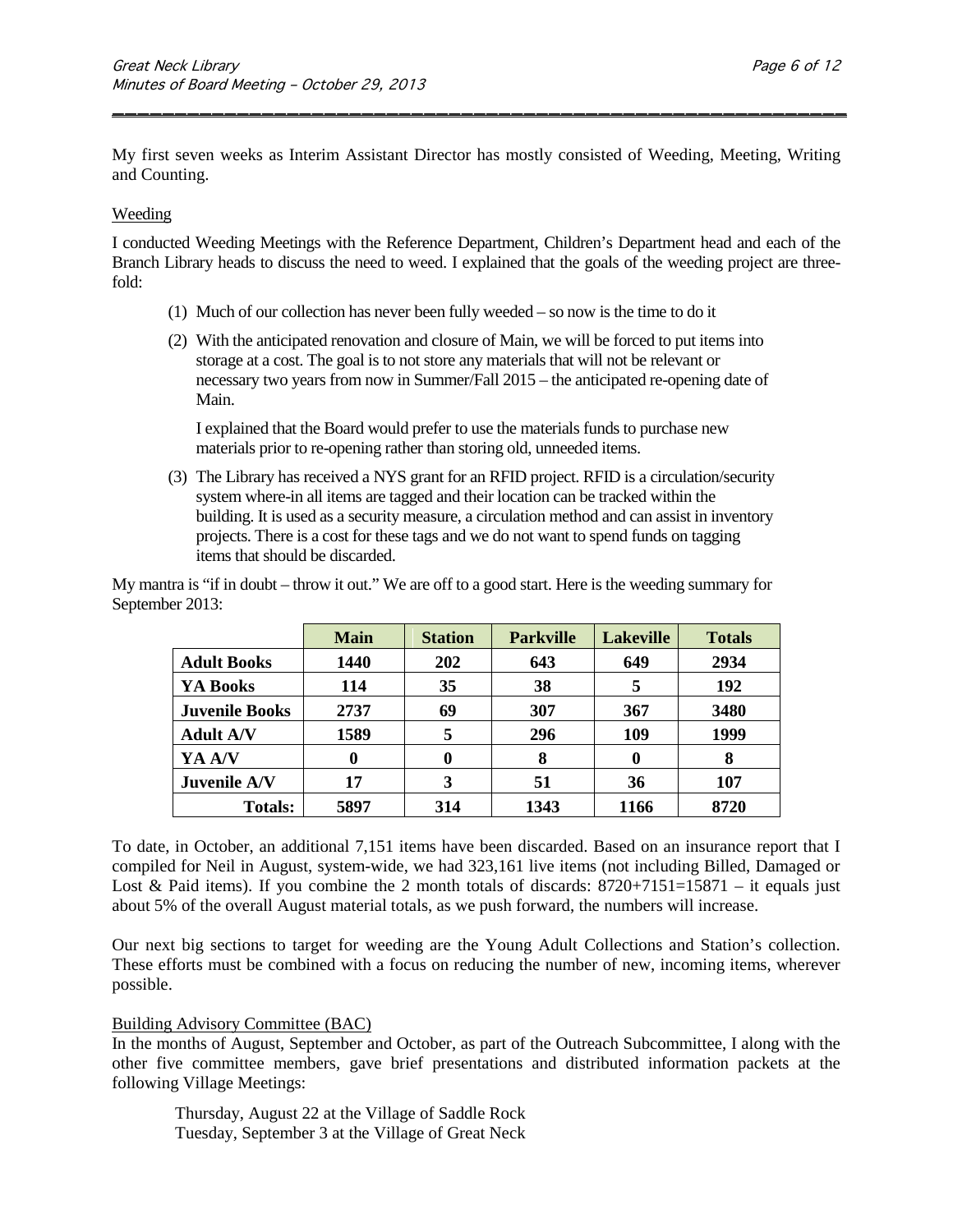Wednesday, October 2 at the Village of Great Neck Plaza Wednesday, October 16 at the Village of Kensington Monday, October 21 at the Village of Thomaston

Upcoming meetings include the Great Neck Village Officials Association meeting on October 30 and the public meeting at Temple Beth-El on November 10. At these meetings, we will be providing a slide presentation followed by a question and answer session.

\_\_\_\_\_\_\_\_\_\_\_\_\_\_\_\_\_\_\_\_\_\_\_\_\_\_\_\_\_\_\_\_\_\_\_\_\_\_\_\_\_\_\_\_\_\_\_\_\_\_\_\_\_\_\_\_\_\_\_

Working as the liaison between the BAC Publicity Subcommittee and our Programming Department, consisting of Grace Ferrara and Debbie Feldman, I have edited, reformatted and finalized publicity materials and maintained supplies as needed for distribution. With the assistance of our library webmaster, Shuqian Zhang, we are updating the webpage more frequently with building plan information, meeting & tour dates, and voting details for the November 19 Referendum. In the current weeks, I will work to continue to utilize the Email Distribution list set-up by Janet Fine to judiciously distribute important information to our subscribers.

Starting tomorrow, October 23, we will be offering "behind-the-scenes" tours to interested library patrons. Charles Wohlgemuth, our Head of Maintenance, and I will be leading afternoon tours at 1 pm on the next four Wednesdays, 10/23, 10/30, 11/6 and 11/13.

These tours are in addition to the two week-end tours to be led by Trustee Joel Marcus and community member, Alice Merwin, on Sunday, October 27 at 3:30 pm and Saturday, November 16 at 11 a.m.

#### Radio Frequency Identification (RFID)

In my new role, I will be managing the implementation of the RFID system using the seed money provided by the DASNY grant obtained by Jane Marino. As mentioned above in the Weeding section, RFID is a circulation/security system where in all items are tagged and their location can be tracked within the building. It is used as a security measure, a circulation method and can assist in inventory projects I have completed the prequalification paperwork at the [www.GrantsGateway.ny.gov](http://www.grantsgateway.ny.gov/) website. This is required before any funds are released.

As the start of my investigation process, I reached out to other local libraries already using RFID technology via the NCLA list-serv. On October 2nd, I had a lengthy phone meeting with Joe Latini, the Director at South Huntington. He was part of the Suffolk County committee that included South Huntington, Middle Country, Sachem and Suffolk County Library System that investigated RFID companies for the county back in 2010. This group hired a special consultant to write their RFP. (I have located a number of RFID RFPs posted online that we can use as a starting point to develop our RFP).

After reviewing proposals from Bibliotecha, Envisionware and 3M, Suffolk County chose Envisionware. The group felt that Envisionware offered the best support and cost. SCLS has invited us to buy into their discounted contract at a cost of \$10,000. Joe provided useful background details on how his library completed the project of tagging 231,000 items in approximately 3 months for a total project cost of \$181,000.

On October 9, I visited the Peninsula Library in Lawrence. The director, Karen Porcella and her staff, including librarian Jim Tiberg, demonstrated how the RFID system works for security and circulation. I was able to observe how the tags are applied and linked to the barcodes in the technical service process. They provided a list of pros and cons that they encountered during the project which they completed last year. They are using Nassau County's preferred vendor, Bibliotecha. Brenda Giovanneillo, the ALIS Consortium Director, has advised that Great Neck will not be entitled to the ALIS discount for Bibliotecha. However, when we contact them via our RFP, I think we should just ask Bibliotecha if they would extend the discount to us directly.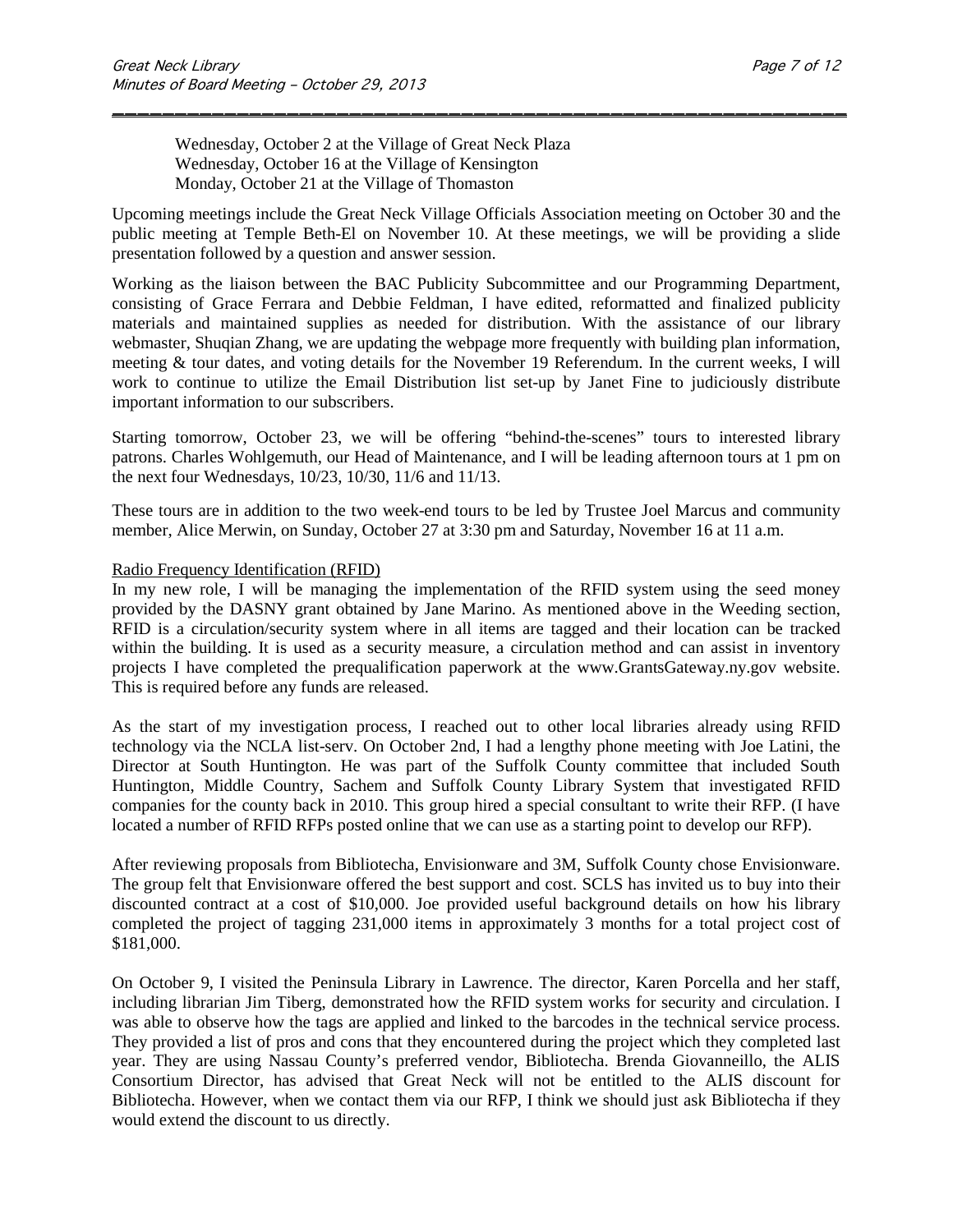This morning, I met with the Merrick Library Director, Ellen Firer. Merrick has been using RFID with Bibliotecha since 2005. Overall, she has been very satisfied with the benefits of faster circulation whether staff-assisted, or via self-check, as well its use for loss prevention. Since they were the first library in the county to go with RFID, they have already needed to upgrade their gates, and some of the software as is usually the case with computer hardware/software.

\_\_\_\_\_\_\_\_\_\_\_\_\_\_\_\_\_\_\_\_\_\_\_\_\_\_\_\_\_\_\_\_\_\_\_\_\_\_\_\_\_\_\_\_\_\_\_\_\_\_\_\_\_\_\_\_\_\_\_

Merrick instituted RFID in a similar situation as we expect to, i.e., while renovating their library (in their case, the old building was demolished and built new). While the library was closed they used a satellite location – LIRR had an empty station office that their local representative was able to have donated for use by the library during the closure. They processed all of their new incoming items added the RFID tags and put them into storage. For the existing stored items, they tagged them in the new building before returning the items to shelf and prior to the building re-opening to the public.

Ellen Firer suggests that we really consider the RFID/Self-Check process in our building design as we move forward. She now wishes that she had reduced the size of her circulation desk to allow a larger area for patron self-service holds pick-up and checkout. In hindsight, she also would have provided the space needed for the automated sorting system. There is also an option for automated return hardware set-ups. For this RFID project, my next steps are to work with Laura and Janet to refine an RFP. I will ask Joe Latini and Ellen Firer if they can review the document and of course, as needed, there will be legal review before we are ready to solicit quotations.

From a ballpark perspective, looking at South Huntington's numbers from 2011 – I would guess-timate that if we tag a similar collection size of 250,000 items, our costs will be somewhere approaching \$225,000+. The grant will cover about half of this cost. Once we have quotes, the Board can then decide how best to proceed.

#### LILINK INN-Reach Resource Sharing System

In 2011, ALIS and SCLS created an island-wide union catalog that allows patrons of participating libraries to place automated hold requests directly on items located in the database. LILINK (www.lilink.org) is currently available as a link from our Encore discovery interface, but Great Neck patrons are not able to place automated holds on items unless we participate as a member.

The annual fee through ALIS for this service is \$2,500. There are additional fees that will need to be paid to Innovative (our ILS vendor). Janet Fine is working with our Innovative Customer Sales Consultant to obtain pricing for these services. If Great Neck commits before the end of the year, Innovative can reduce the licensing fee by 50% but requires a three- year commitment.

This service would be a very useful one for our library to consider especially if our Main building will be closing for 10 months. Patrons would be able to place inter-library loan requests, unmediated, 24/7 for items that we most like will be putting into storage. I realize that this service is tied to the NLS commitment, but feel that, depending on the quotes from Innovative, is one that should be thoroughly evaluated.

# **Interim Library Director**

Text of written report as submitted by Laura Weir:

### Senator Martins' " Bullet Aid Grant:

After hearing that NLS had received the Bullet Aid Grant check from Albany, and would soon distribute it to individual libraries, I called Senator Martins' office and spoke to his Chief of Staff about how I intended to spend the \$25,000 grant. I had spoken with Senator Martins several weeks ago and he liked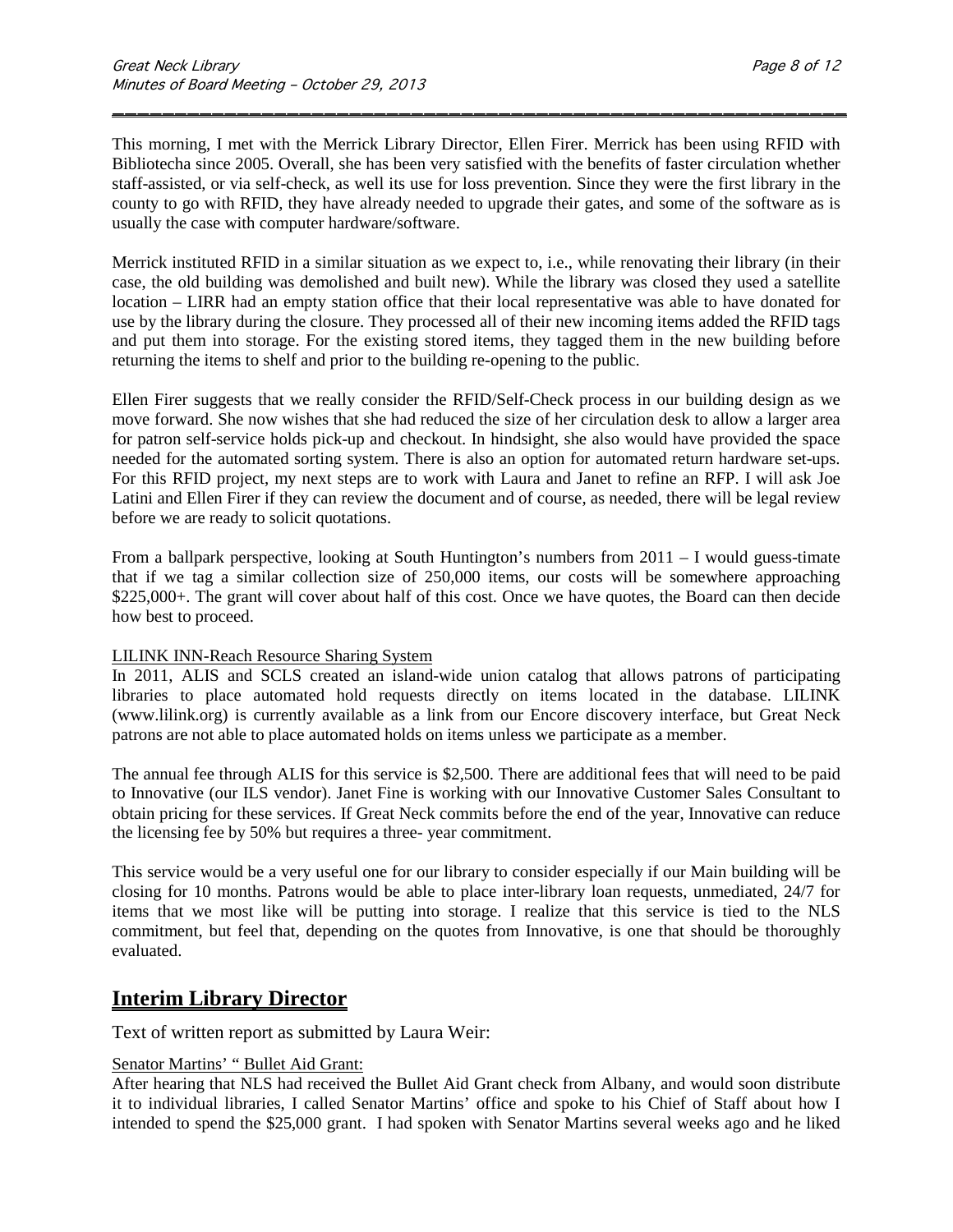the idea of equipping the branch libraries with Book Scan Centers. Three new scanning stations and an upgrade of the scanning center we currently have at the Main library will cost about \$15,500. With an eye toward more effective resource sharing of books, audiovisual and other materials, I described to Mr. Ehrlich the "Floating Collection" software module that will allow better distribution of library materials among the four Great Neck Library locations. Mr. Ehrlich responded the next day that Senator Martins had approved of our technology purchases. In the "Floating Collection" design, materials will remain at the branch to which they are returned, immediately ready for circulation from that location. Within hours after having the conversation with Mr. Ehrlich, I received a request from Senator Martins' Albany staff for a quote for a press release that would include a short description of how the grant will be used.

\_\_\_\_\_\_\_\_\_\_\_\_\_\_\_\_\_\_\_\_\_\_\_\_\_\_\_\_\_\_\_\_\_\_\_\_\_\_\_\_\_\_\_\_\_\_\_\_\_\_\_\_\_\_\_\_\_\_\_

#### Great Neck Plaza Autofest and Street Fair

On Sunday, September 29, Jon Aubrey and I staffed the Great Neck Library Information and Children's Craft tables at the Great Neck Plaza Autofest and Street Fair. We came equipped with 100 information packets assembled with design plans, bookmarks, flyers and a Q&A brochure. We included information about voting for the Referendum. We brought the newly printed Newsletter for October, November and December to hand out. It was a lovely bright, breezy day and we had many people stop by the table, many had questions about the renovation. We had parents with children stop by to draw, paste and fold autumn craft projects. I took the opportunity to describe the new, much enlarged Children's Room to each and every parent who stopped by. Trustee Pizer came along and volunteered her time, handing out information packets and discussing the building plans from her Building Advisory Committee perspective. The Great Neck Library presence at the Street Fair evolved several years ago at the suggestion of librarian Jon Aubrey and he has run the project ever since. I appreciate his creativity and enthusiasm for volunteering in both internal Library Committees, such as participating in the planning of Staff Development Day and in Library promotional activities such as the Street Fair.

## **President's Report**

President DiCamillo stated that she is pleased to serve on the Board for another four years.

# **OLD BUSINESS**

### **Policy Manual Changes** (Second Reading)

#### LIBRARY DIRECTOR EVALUATION TIMETABLE

|    |                                                                                                                                                                           | Completed By |
|----|---------------------------------------------------------------------------------------------------------------------------------------------------------------------------|--------------|
|    | 1. The first step would be for each Board member independently to<br>answer the questions on the evaluation form selected by the                                          |              |
|    | Board.                                                                                                                                                                    | April 25     |
|    | 2. Submit the completed questionnaire by mail directly to the<br>Personnel Committee (envelopes to be provided)                                                           | May 15       |
| 3. | The Personnel Committee will meet and prepare a summary.                                                                                                                  | May 31       |
|    | 4. The Board will meet in Executive Session, without the Director,<br>to review and discuss the summary and reach consensus on how<br>the ratings should be communicated. | June $10$    |
|    | 5. A meeting in Executive Session with the Director to review and<br>discuss.                                                                                             | June 20      |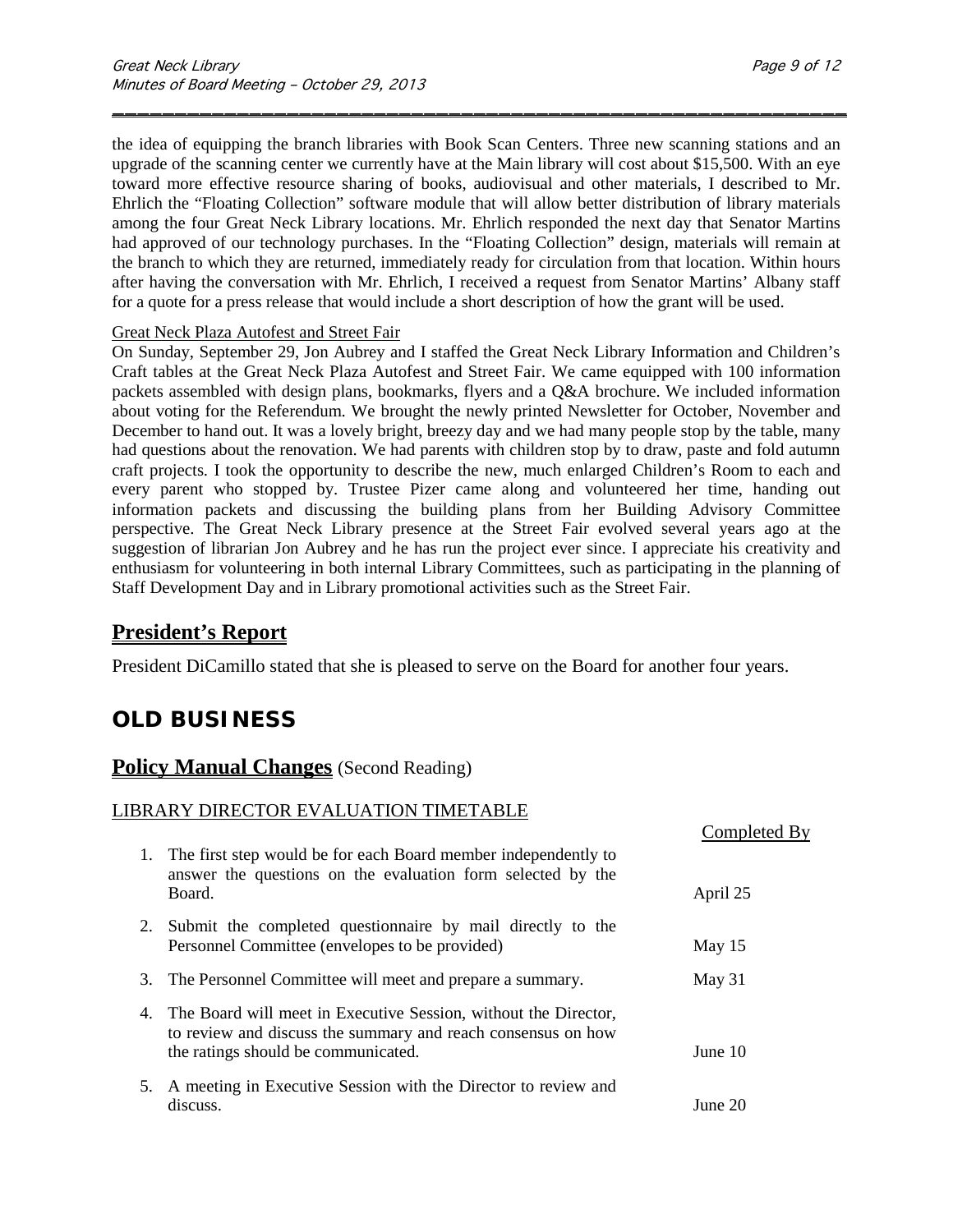6. One or more follow-up meetings with the Director to discuss those September 30 issues that required action.

\_\_\_\_\_\_\_\_\_\_\_\_\_\_\_\_\_\_\_\_\_\_\_\_\_\_\_\_\_\_\_\_\_\_\_\_\_\_\_\_\_\_\_\_\_\_\_\_\_\_\_\_\_\_\_\_\_\_\_

# **NEW BUSINESS**

## **Acceptance of Donation for Patio Garden**

### **Upon motion by Joel Marcus and seconded by Varda Solomon, and after discussion, it was,**

**RESOLVED,** that the Great Neck Library Board of Trustees accept a donation of \$200 from Joel and Maxine Marcus to the Patio Garden Fund.

**VOTE:** Yes – 6 (DiCamillo, Fuller, Marcus, Nina Esagoff, Pizer, Solomon) *MOTION CARRIED UNANIMOUSLY*

### **Snow Removal Contract**

**Upon motion by Michael Fuller and seconded by Varda Solomon, and after discussion, it was,**

> **RESOLVED,** that the Great Neck Library Board of Trustees authorize the renewal of the snow removal contract for the season November 1, 2013 through April 30, 2014 with EPG Construction Corp at a base price of \$9,998 plus \$220 per sanding of accumulations under two (2) inches, and snowplow charges for accumulation over eight (8) inches, to be charged to the Snow Removal budget line.

Discussion: Trustee Pizer and Marietta DiCamillo discussed not following the usual procedure of having three bids. The Business Manager said that the quality of work was a major consideration in awarding the bid for snow removal.

**VOTE:** Yes – 6 (DiCamillo, Fuller, Marcus, Nina Esagoff, Pizer, Solomon) *MOTION CARRIED UNANIMOUSLY*

### **Photocopier for Staff Use**

**Upon motion by Janet Nina Esagoff and seconded by Michael Fuller, and after discussion, it was,**

> **RESOLVED,** that the Great Neck Library Board of Trustees authorize the Interim Director to enter into an agreement to initiate a 60-month lease of a new color copier BH C754 from Konica Minolta Business Solutions in replacement of the current machine at a monthly rate of \$283.89 and additional service costs of approximately \$290 per month. Such fees are to be charged against the Office Equipment Rent and Repair line of the operating budget.

Trustee Solomon complimented Janet Fine, Head of Circulation and Computer Services, for her thoroughness in her research on the information for the photocopier.

**VOTE:** Yes – 6 (DiCamillo, Fuller, Marcus, Nina Esagoff, Pizer, Solomon) *MOTION CARRIED UNANIMOUSLY*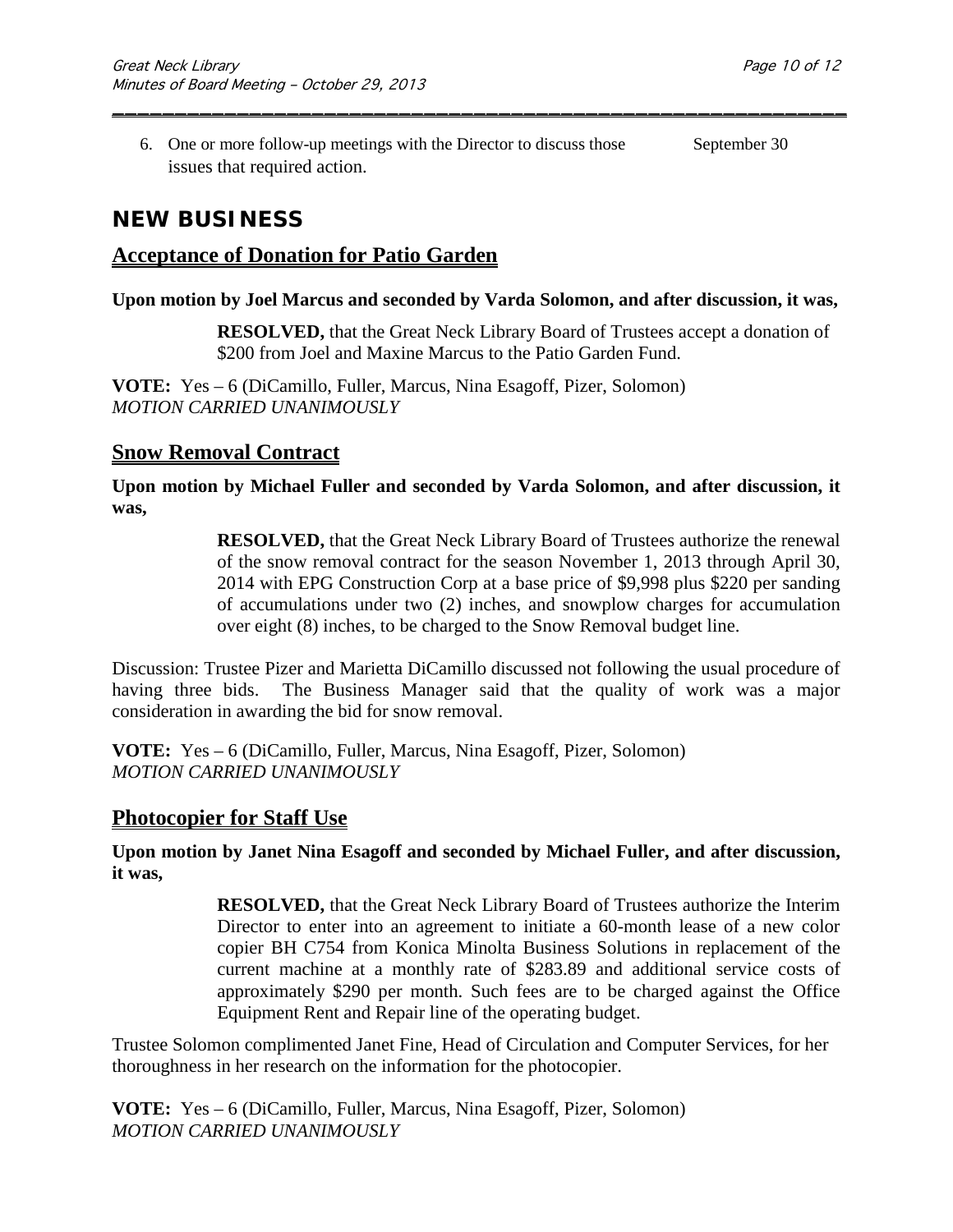# **E-Commerce OPAC Module**

### **Upon motion by Josie Pizer and seconded by Michael Fuller, and after discussion, it was,**

\_\_\_\_\_\_\_\_\_\_\_\_\_\_\_\_\_\_\_\_\_\_\_\_\_\_\_\_\_\_\_\_\_\_\_\_\_\_\_\_\_\_\_\_\_\_\_\_\_\_\_\_\_\_\_\_\_\_\_

**RESOLVED,** that the Great Neck Library Board of Trustees authorize the purchase of the Innovative Interfaces E-Commerce module at an initial cost of \$8,500 charged to the Computer Software budget line, plus subsequent annual maintenance charges of \$85 to be charged to the OPAC Computer Equipment Maintenance budget line.

I further move that the Great Neck Library Board of Trustees authorize the execution of the Merchant Application between the Great Neck Library and Global Payment and HSBC Bank.

This item came before the Finance Committee last year as well as the Board on a recommendation from staff to institute a charge card system for payment of fines and lost books. Almost all other libraries have this system. This system has the ability for out of district residents to pay for their membership fee as well as patrons to make gifts in honor or memory of individuals, if the Library wants to include these options. The appropriation was made in the library's budget last year and is now being implemented.

The Library's attorney will be consulted regarding who pays the convenient fee for this service in response to a question from a member of the public.

*Public Comment: Marianna Wohlgemuth, Karen Rubin*

**VOTE:** Yes – 6 (DiCamillo, Fuller, Marcus, Nina Esagoff, Pizer, Solomon) *MOTION CARRIED UNANIMOUSLY*

## **Food Drive**

Interim Assistant Director Johnson informed the Board that there was a request from the St. Aloysius Outreach asking if the Library would be willing to sponsor a food drive on behalf of a non denominational interfaith food pantry. The food pantry which is being operated out of St Aloysius is open to all Great Neck residents, and is currently serving 50 families and open every other Saturday. They asked if the Library would help support their cause by having a drive at all four library locations on their behalf. The Great Neck Library has done a similar drive in the past for Island Harvest which is more an island-wide organization. This one is more specific to Great Neck residents. It would entail setting up a bin at each location and the Library's Maintenance staff would pick up at the library locations during their regular delivery days and drop off at St. Aloysius.

Mr. Zitofsky provided another alternative for pick up and drop off. He stated that since St. Aloysius Food Pantry is an Island Harvest Pantry he could find out from Island Harvest if they would be willing to use their truck for pickup. The Board was agreeable to this.

*Public Comment: Karen Rubin*